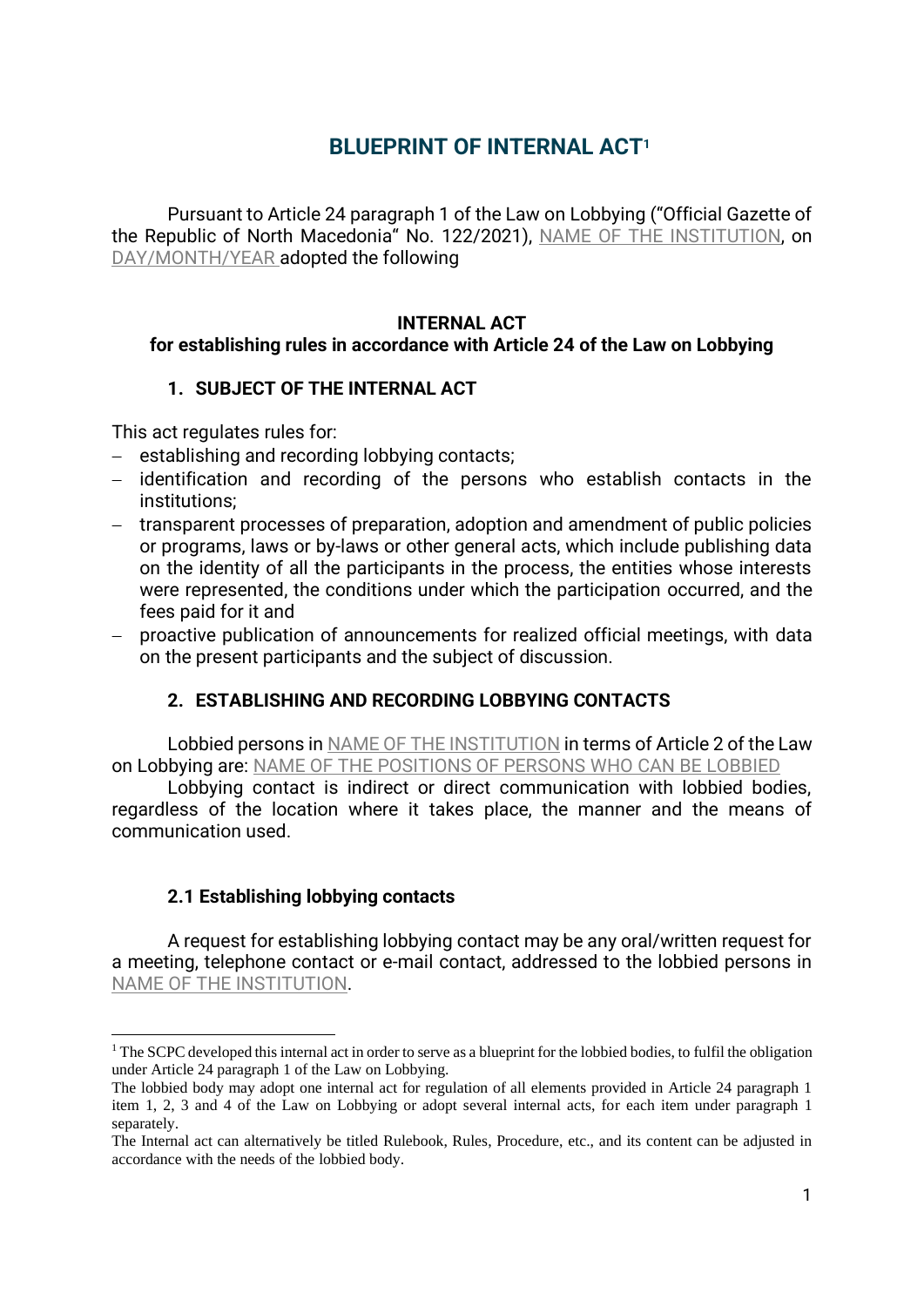The lobbied persons should determine the purpose of the requested contact, and if necessary, can request more information about the requested contact.

If they do not receive the data necessary to determine the purpose of the requested contact from the person that contacts them, the lobbied persons shall terminate further contact with that person.

When the lobbied persons determine that the contact is for lobbying purposes, they proceed to verify the person contacting them and request from them to submit identification data as a lobbyist or a representative of a lobby organization, as well as data on the lobbying client.

If the person contacting them does not give or refuses to give the data necessary for verification, or if they give false or incomplete data for verification purposes, the lobbied persons shall terminate further contact with that person.

The verification is performed by comparing the identification data with the data entered in the Register of Lobbyists, Lobby Organizations and Lobbying on the website of the State Commission for Prevention of Corruption.

If the verification shows that the person contacting them has been registered in the Register of Lobbyists, Lobby Organizations and Lobbying and has an active status of lobbyist/ representative of a lobby organization, the lobbied bodies may agree on establishing contact with that person, at a designated time and place.

The lobbying contact can be established through a meeting, telephone call, as well as by electronic means (e-mail, internet platform for meetings, etc.).

When establishing a lobbying contact, the lobbyist/representative of the lobby organization, may provide data and information on the subject of lobbying, orally and in written form, as well as submit material related to the subject of lobbying.

The lobbied persons shall terminate the contact and they will refuse further contact with the lobbyist, lobby organization or the representative of the lobby organization when they determine that they act contrary to the provisions of the Law on Lobbying.

## **2.2 Recording lobbying contacts**

NAME OF THE INSTITUTION keeps record of the lobbying contacts.

Records of established contacts shall be kept by a person from among the administrative officers, appointed by POSITION OF THE MANAGER IN THE INSTITUTION for that purpose.

The records of lobbying contacts shall be kept on a special form, which contains the following data:

- Name and surname of the natural person /name of the legal entity that established lobbying contact;
- Contact information for the lobbyist /representative of the lobby organization;
- Name, surname and title of the lobbied person/s;
- Date, place and manner of establishing the contact;
- Subject of lobbying and
- Other relevant data.

The form of recording contacts is an integral part of this act.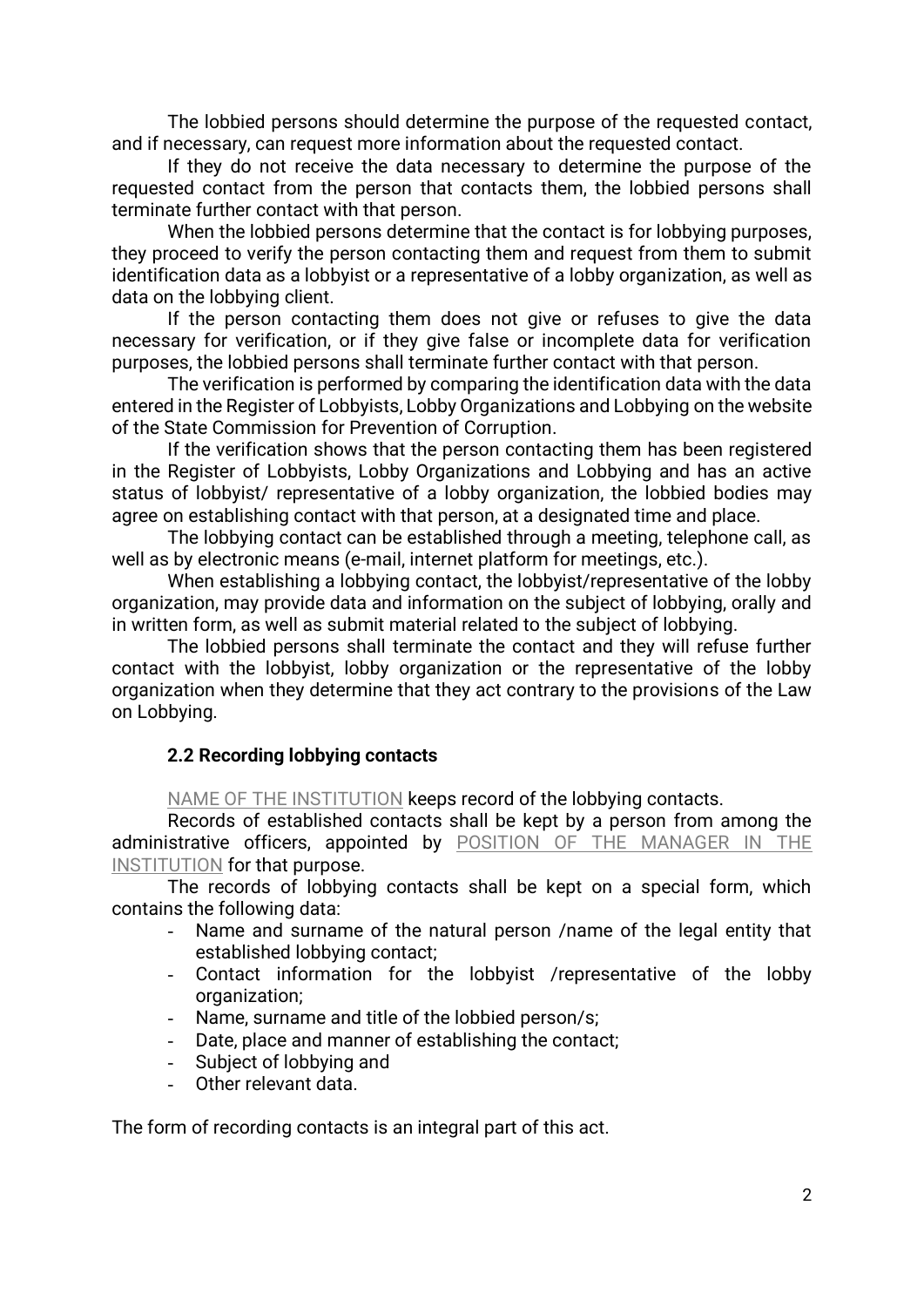#### **3. IDENTIFYING AND RECORDING OF PERSONS WHO ESTABLISH CONTACTS IN** NAME OF THE INSTITUTION

In addition to the established lobbying contacts, all persons who establish contacts in NAME OF THE INSTITUTION should be identified and records should be kept for them

Records on established contacts shall be kept by a person from among the administrative officers, appointed by POSITION OF THE MANAGER IN THE INSTITUTION.

When establishing contacts in NAME OF THE INSTITUTION, the person who is interested in establishing contact is obliged to identify himself/herself, i.e. to state his/her name and surname and the purpose for which he/she requests establishing a contact.

If the person does not provide the above stated data, the person in charge of keeping contact records, will ask the person to provide the requested information, and if he/she does not act upon the request, the communication will be terminated.

The person in charge of keeping contact records shall inform the POSITION OF THE MANAGER IN THE INSTITUTION about the requested contact and determine which official/officials will establish contact with the person requesting the contact.

The person in charge of keeping contact records shall notify, orally or by e-mail, the official appointed to establish contact with the contact applicant, by stating the data of the applicant and the purpose of the requested contact. Also, the manner and time of establishing contact is determined.

The contact can be made in person at the premises of NAME OF THE INSTITUTION, with telephone conversation or by using electronic means (e-mail, internet platform for meetings, etc.).

When establishing contact at the official premises of NAME OF THE INSTITUTION, the person is obliged to identify himself/herself by showing an identification document to the official who he/she is establishing contact with.

The records of contacts records are kept on a special form, which contains the following data:

- Name and surname of the person requiring contact;
- Name, surname and title of the representative/s of NAME OF THE INSTITUTION who participated in the meeting;
- Date and manner of establishing the contact;
- Purpose of the contact and
- Other data.

The form of records of contacts is an integral part of this act.

## **4. PREPARATION, ADOPTION AND AMENDMENT OF PUBLIC POLICIES, PROGRAMS, LAWS, BY-LAWS OR OTHER GENERAL ACTS**

NOTE: In this part of the Internal Act, every lobbied body, due to the specifics of the legal competences, should separately regulate the procedures for preparation, adoption and amendment of the acts for which there is an established legal competence:

- laws, by-laws, other general acts;
- public policies/programs, especially when they refer to spatial and urban planning, development and allocation/ distribution of public funds.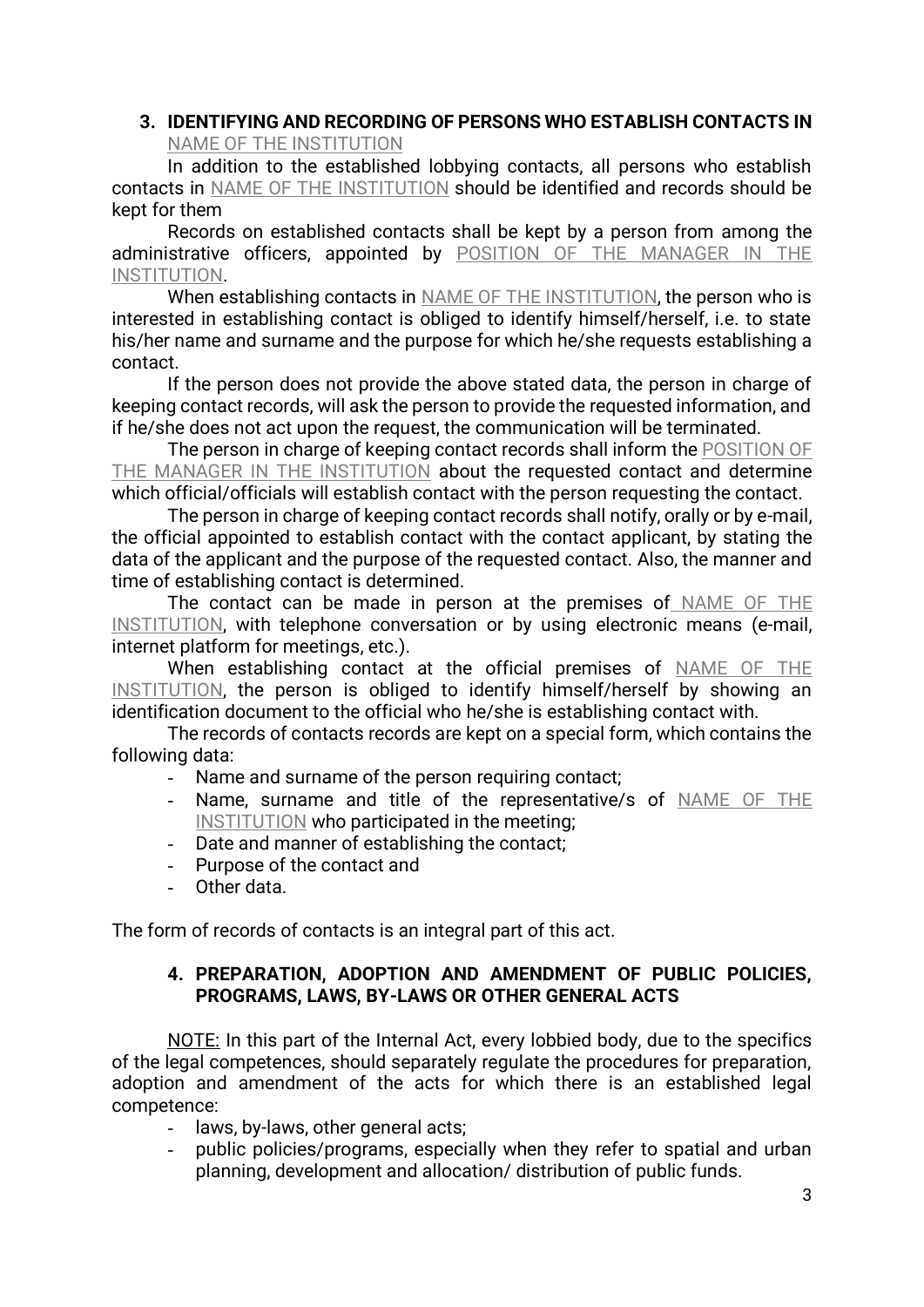Thereby, it is necessary to publish in a transparent manner the data on the identity of all the participants in the process, the entities whose interests were represented, the conditions under which the participation occurred and the paid fees for it.

## **5. PROACTIVE PUBLISHING OF ANNOUNCEMENTS OF REALIZED OFFICIAL MEETINGS**

NAME OF THE INSTITUTION on the official website [www.\\_\\_\\_\\_\\_\\_\\_\\_\\_\\_\\_\\_\\_](http://www._____________/) will regularly publish announcements of all realized official meetings, whether the meeting is for lobbying or for another purpose.

JOB TITLE ACCORDING TO THE SYSTEMATIZATION ACT WITH ASSIGNMENT IN PUBLIC RELATIONS publishes the announcement immediately, and no later than 3 working days after the official meeting.

The announcement on the realized official meetings, depending on the purpose of the meeting, contains the following data:

## А) REALIZED MEETING FOR LOBBYING

- 1. date, time, manner and place of the meeting;
- 2. state that the meeting is for the purpose of lobbying;
- 3. name, surname and title of the lobbied person/s, other representatives of NAME OF THE INSTITUTION who participated in the meeting;
- 4. name and surname of the lobbyist / name of the lobby organization who participated in the meeting;
- 5. data on the lobbying client;
- 6. a brief description of the subject of lobbying discussed at the meeting;
- 7. a brief description of the documentation shared with regard to the subject of lobbying and
- 8. photos/videos from the meeting (if possible)

# B) MEETINGS REALIZED WITH ANOTHER PURPOSE

- 1. date, time, manner and place of the meeting;
- 2. purpose of the meeting;
- 3. name, surname and title of the representatives of NAME OF THE INSTITUTION who participated in the meeting;
- 4. name, surname/name of the legal entity of the participants with whom the meeting was held and in what capacity they participated;
- 5. a brief description of the subject of discussion at the meeting;
- 8. a brief description of the shared documentation (if any) and
- 8. photos/videos from the meeting (if possible).

The published announcements for the realized official meetings will be available on the official website for a period of five years from the day of its publication.